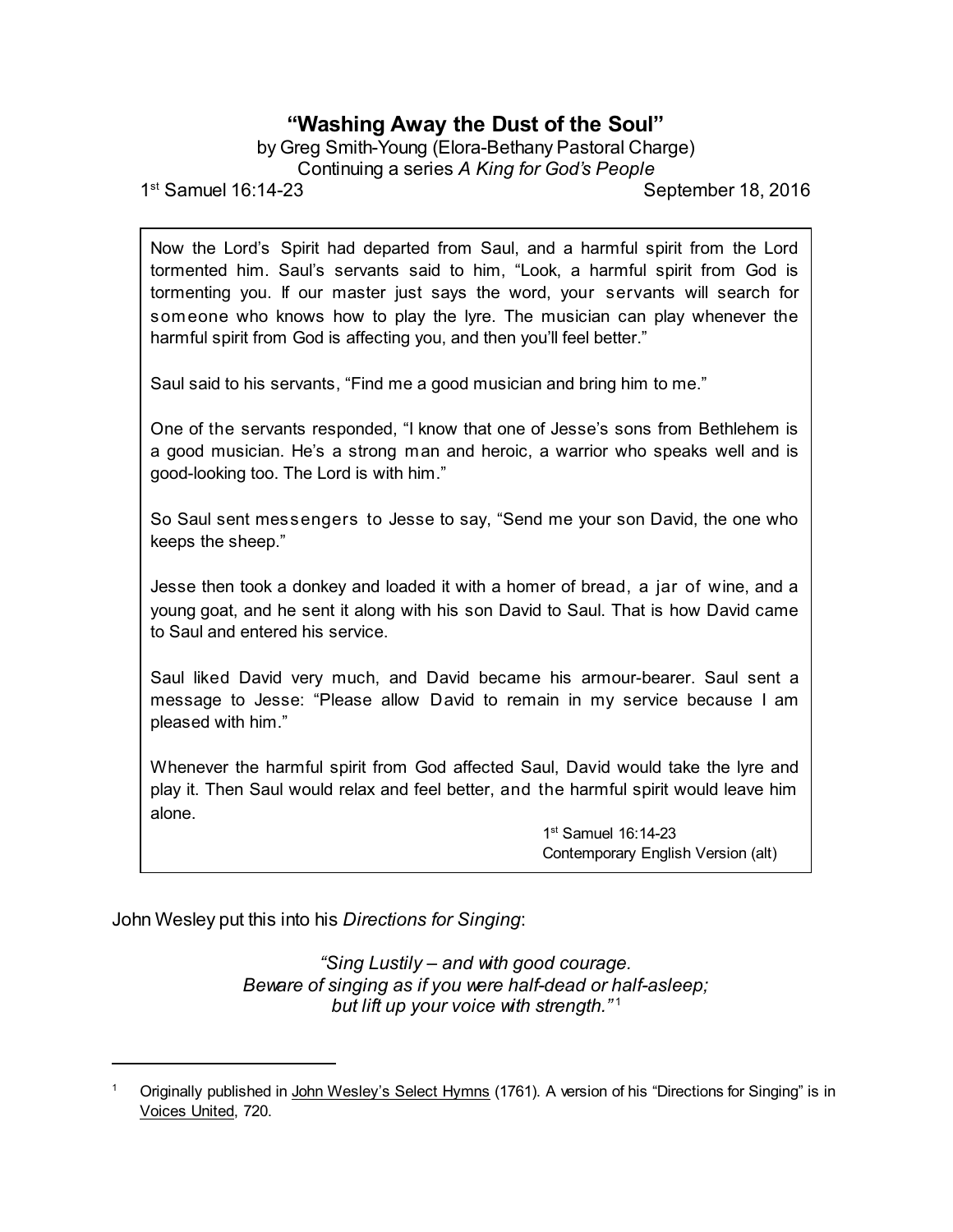I also like this bit of wisdom:

*"Those who sing, pray twice."*

We offer both our words and our melodies to God.<sup>2</sup>

I love this, written by 19<sup>th</sup>-century German-Jewish poet Berthold Auerbach:

*"Music washes away from the soul, the dust of everyday life."* 3

II

Saul needed soul-washing.

It says, *"the Spirit of the Lord departed from Saul."* He was still king, still ruling God's people. Yet he no longer had God's blessing.

Instead, it says, *"a harmful spirit from the Lord tormented him."* What do we make of this? The Hebrew word *râ)âh* can mean a range of things: evil, vicious, bad, harmful, disagreeable, displeasing, inferior. <sup>4</sup> Something was besetting Saul. Later his behaviour will become erratic, even violent.<sup>5</sup> People have tried diagnosing what psychological malady Saul had, but we simply don't have enough information.<sup>6</sup> We just know Saul was troubled in his mind, his soul.

It says God gave Saul his affliction! Oh my. . . .

I've talked with you before about how I've lived with depression and anxiety for much of my adult life. You have your own stories of mental illness. Does God give us these things? I guess God can use anything for God's good purposes. I trust God.

Let me insist, emphatically, that while God wonderfully holds you, me and the whole world in God's hands, this world God holds (and us in it), is tattered and torn, battered and bruised. It's only because God keeps holding it all, and keeps mending it back together,

<sup>&</sup>lt;sup>2</sup> Tradition says this wisdom comes from Saint Augustine in the  $5<sup>th</sup>$  century, but that is questionable. Whoever said it, they were right! <http://wdtprs.com/blog/2006/02/st-augustine-he-who-sings-prays-twice/>

<sup>3</sup> In his 1864 novel, "Auf der Höhe" ("On the Heights"). See <http://quoteinvestigator.com/2016/02/17/soul/>.

<sup>&</sup>lt;sup>4</sup> V. Philips Long, "1 Samuel" in John H. Walton (ed), Zondervan Illustrated Bible Backgrounds Commentary Volume 2 (Grand Rapids: Zondervan, 2009), 343.

 $\frac{5}{1}$  Samuel 18:10-11.

<sup>6</sup> See, for example, L. Ben-Noun, "What Was the Mental Disease that Afflicted King Saul?" Clinical Case Studies, 2.4 (2003), 270-282, cited in Carolyn K. Williams, (KING) DAVID: Simply a skilled musician, or an accomplished music therapist? A Music Therapist's Narrative Journey, Masters Thesis, Wilfred Laurier University. n.d. <https://web.wlu.ca/soundeffects/researchlibrary/Carolyn.pdf>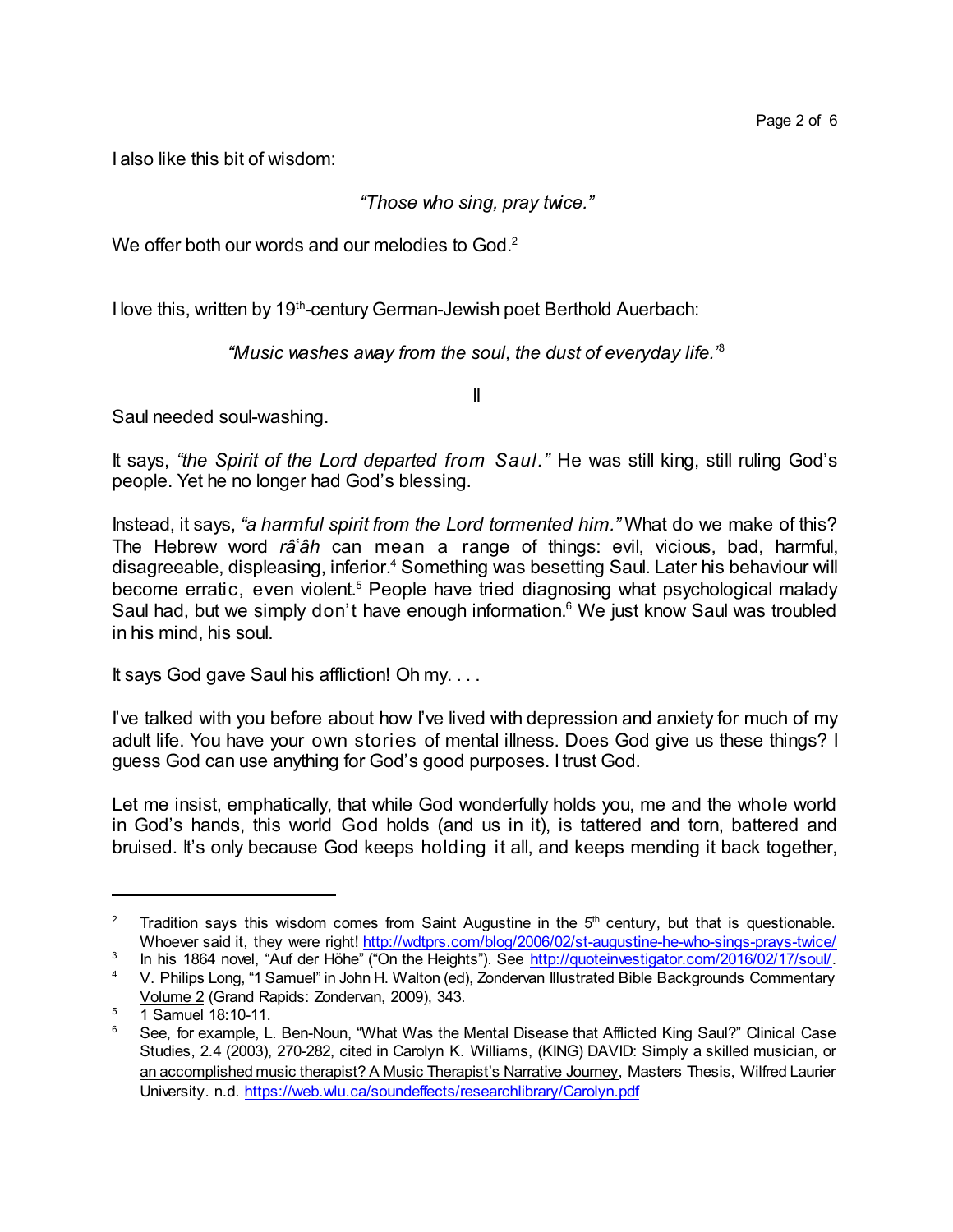that we have any chance at all. Thank God!

Let me also insist, strongly, that whatever diagnoses or disease might come your way, in body or in mind, it does not mean you are evil, or cursed, or forsaken by God. Our maladies are signs of how wrong things are, how torn from God's good designs this world is. Diseases are among the symptoms of the greater dis-ease, a destructiveness which God detests and from which God is saving us.

Suppose Saul's affliction did come from God. Does that mean Greg's afflictions come from God? No. Your afflictions? No. Such things are far beyond me to figure out.

Once, Jesus' followers asked him why a man was afflicted. "What was the cause?" they wanted to know. "What does it mean?" Jesus did not answer. Instead, he basically said, look at what God is doing now, in that situation of suffering.<sup>7</sup>

So, Saul . . . What was God doing with him?<sup>8</sup>

III

Apparently, God was sending him Davey.

A couple of weeks ago, we saw how God chose Davey to be the next king, while he was still a young boy. This happened privately. Last week we saw that Davey is a fighter (remember Goliath). In the future, we will see him become a leader. Today, we see he is a musician and a healer. 9

Remember, *"music washes away from the soul, the dust of everyday life."*

Davey's healing is not miraculous. Music is simply sounds, organized in a particular way, for the moment. 10

See John 9.

<sup>8</sup> I've asked this before. See my August 28, 2016 sermon, "The Broken King."

<sup>9</sup> In the Bible, the Goliath story comes after this one. I switched the order of how we considered the stories, for scheduling reasons. Figuring out how the two stories relate is tricky. In 1<sup>st</sup> Samuel 17:1-58, we get the sense that Saul never met David before he came to the army camp. Yet 16:14-23 makes clear that he certainly had, and close-up. It's hard to know what to make of the two stories and how they might fit together.

<sup>&</sup>lt;sup>10</sup> K. E. Bruscia described music as "The art of temporarily organizing sounds." Quoted in Williams, 9.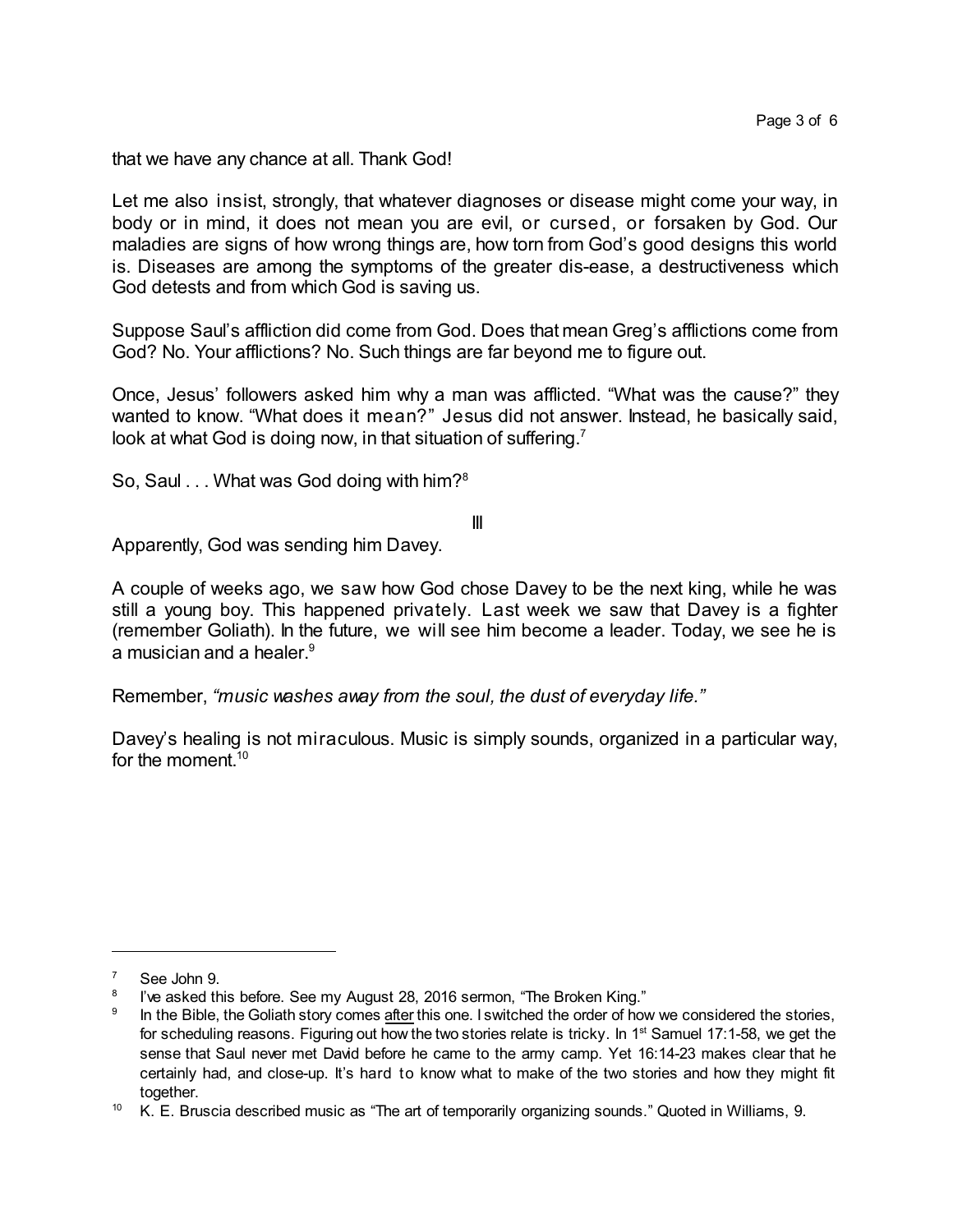Yet music is profound. What power it has! <sup>11</sup>

- "There'll be bluebirds over, the white cliffs of Dover," takes a particular generation to another time.<sup>12</sup> (For me, it's Boy George singing Karma Chameleon. Not the same!) $^{13}$
- A bunch of people sitting at tables around a room becomes a community of celebration. All it takes are Irish folk songs!
- How many of us mist up with "How Great Thou Art!" or are stirred by "Guide Me, O Thou Great Jehovah!" or excited by "O Come, All Ye Faithful!"?

 $\mathsf{N}$ 

*At Elora United, Greg interviewed Betty Weinstein, our Music Director. She is in the process of becoming a Certified Music Practitioner. You can find out more about CMPs here: [www.mhtp.org](http://www.mhtp.org/). This is a transcript of the interview.*

## **What is a Certified Music Practitioner?**

A CMP is a specially-trained musician who provides live acoustic music one-on-one at the bedside to help provide a healing environment. The CMP provides in-the-moment comfort care to the ill and dying.

## **What is your training like to become one?**

First, there are 5 weekend modules of intensive classroom training, each highlighting a different aspect of the course. This is over a period of 8-12 months. Two books which we have read from the required reading list are discussed at each module. There is an exam after module 5 then a submission of a repertoire list covering all patient conditions (90 minutes in length). The student then organizes and arranges their practicum placement worth 45 hours of playing time, with at least 20 hours in a hospital setting. A graduation recording with 30 minutes of music needs to be submitted. Finally, I submit a summary of my experiences as a student and new graduate.

## **What is it like when you see a patient?**

First off, I'd say it's a humbling experience for the reason that the patient is allowing you to see them at a vulnerable time for them. Its also quite rewarding as some effects are quite immediate.

Usually beforehand I get information from the medical staff about their name and general medical condition (e.g., post-surgery, awaiting test results, etc.).

After I introduce myself and ask if I may play for them I do a visual assessment and then I usually breathe with them. Then I start playing simply and move into pieces that are

<sup>&</sup>lt;sup>11</sup> L. Ole Bonde writes, "Music can be arousing, hypnotic, anxiety provoking, mind healing or shattering, a source of inspiration or spiritual vision – it is like a magic mirror enabling the listener, be it a client or a therapist, to find answers to deep existential questions." Quoted in Williams, 24.

<sup>12</sup> [https://en.wikipedia.org/wiki/\(There%27ll\\_Be\\_Bluebirds\\_Over\)\\_The\\_White\\_Cliffs\\_of\\_Dover](https://en.wikipedia.org/wiki/(There%27ll_Be_Bluebirds_Over)_The_White_Cliffs_of_Dover)

<sup>13</sup> [https://en.wikipedia.org/wiki/Karma\\_Chameleon](https://en.wikipedia.org/wiki/Karma_Chameleon)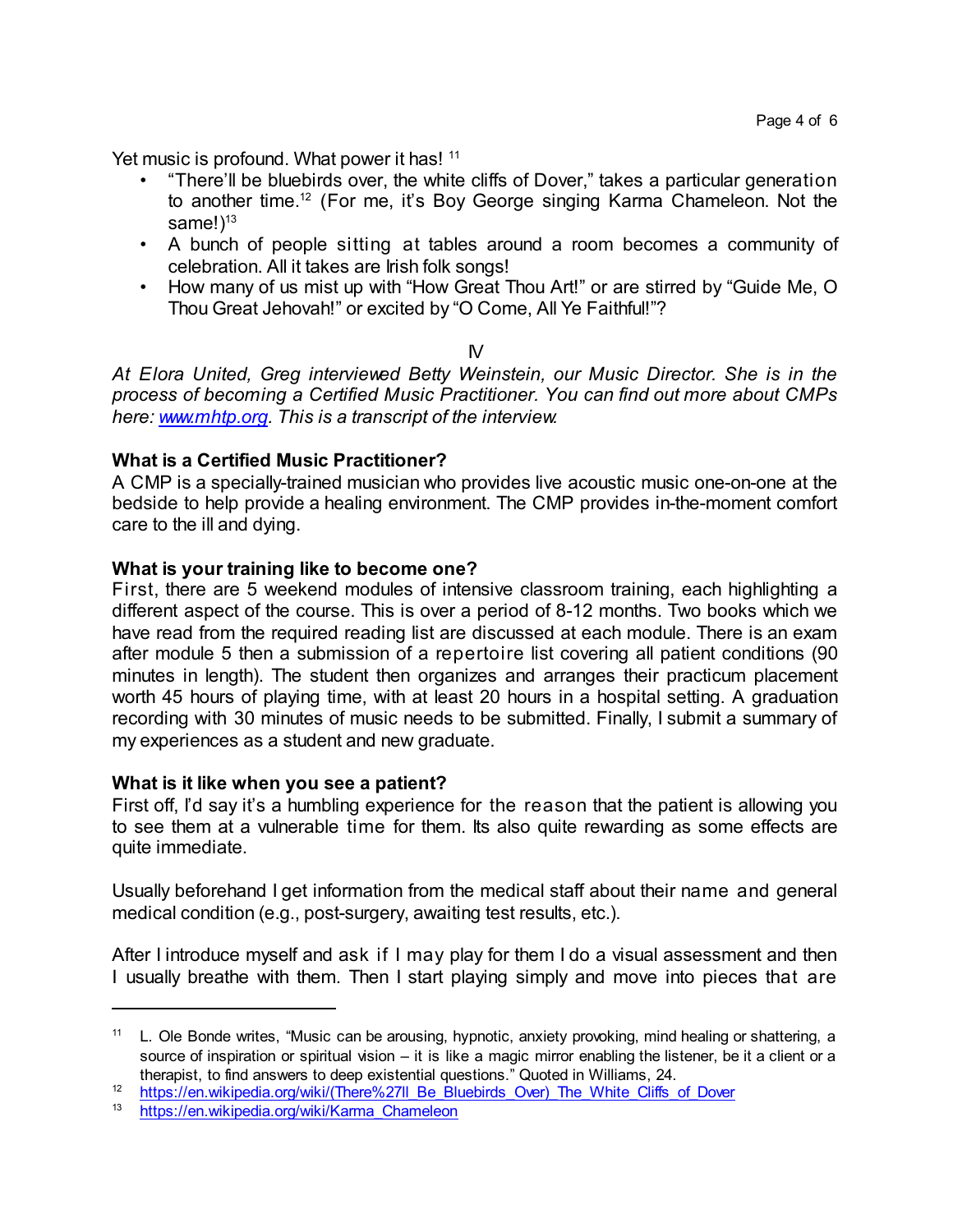suitable to the patient's condition. I focus on the patient at all times to see if a change in the music is required. A session lasts anywhere from 5 to 20 minutes, usually the latter.

When I finish, I thank them for allowing me to play for them, if they are still awake. In the case of actively dying patients we ask the family if we may play. Hospital staff have been known to comment positively on the music when I finish a session.

 $\mathcal{U}$ 

Remember, *"music washes away from the soul, the dust of everyday life."*

To David, we owe most of the Bible's songbook, the Psalms. For Jews and Christians, these pieces of poetry and prayer shape us. For our Presbyterian fore-bearers, the only music they used in worship was that to which Psalms were set. On the one hand, that was too limiting. On the other, the Psalms is a great place to start and finish.

Of the 150 Psalms, 73—nearly half—either say David wrote them, or are dedicated to him.

Many are about suffering and healing:<sup>14</sup>

*Howlong, O LORD? Will you forget me forever? Howlong will you hide your face from me? Howlong must I take counsel in my soul and have sorrowin my heart all the day? Howlong shall my enemy be exalted over me?* 

*My God, my God, why have you forsaken me? Why are you so far from saving me, from the words of my groaning? O my God, I cry by day, but you do not answer, and by night, but I find no rest.* (From Psalms 13 and 22)

Did David learn to cry out like that as he sat beside Saul in his suffering? Part of healing is crying out!

Did he then sing words like these?

*The LORD is my shepherd; I shall not want. He makes me lie down in green pastures. He leads me beside still waters.* (Psalm 23)

*Bless the LORD, O my soul, and forget not all his benefits, who forgives all your iniquity, who heals all your diseases, who redeems your life from the pit, who crowns you with steadfast love and mercy. . . .* (Psalm 103)

*Blessed is the one who considers the poor! In the day of trouble the LORD delivers him; the LORD protects him and keeps him alive; he is called blessed in the land; you do not*

Psalm 13:1-2; 22:1-2; 23:1-2; 30:2; 103:2-4; 41:1-3.